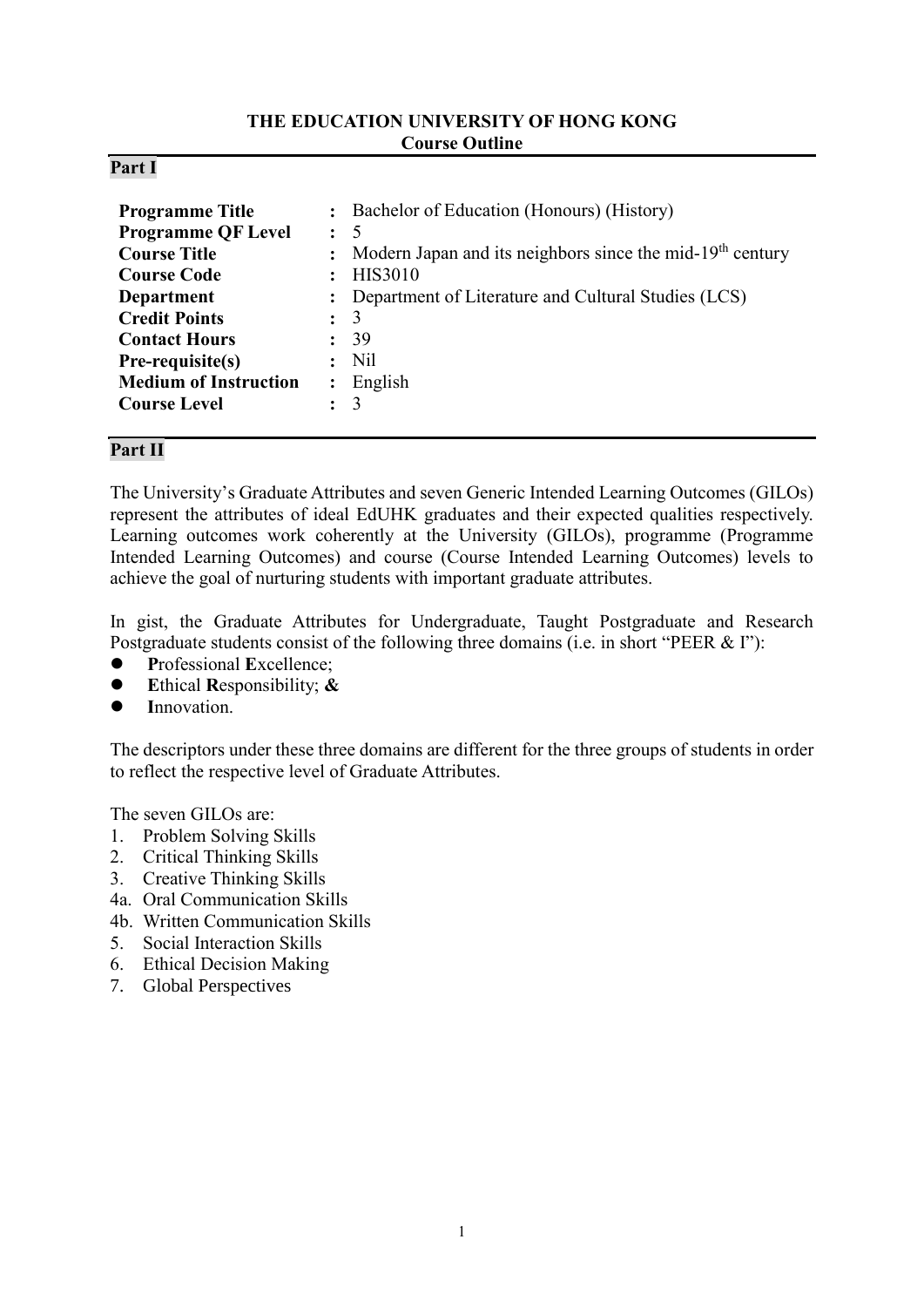### **1. Course Synopsis**

This course introduces students to a basic understanding of the development of Japan from the Tokugawa period to the present day. The history of modern Japan will be presented in its global and East Asian context. The course aims to raise students' awareness of the fundamentals shaping modern Japan and the influences on its neighbours, particularly Korea, in terms of politics, economy, society and culture.

# **2. Course Intended Learning Outcomes (CILOs)**

*Upon completion of this course, students will be able to:*

- $CILO<sub>1</sub>$  Demonstrate a broad understanding of modern Japanese history in relation to its neighbors;
- CILO<sup>2</sup> Apply historical concepts for the understanding of major events and structures in modern Japanese history;
- CILO<sup>3</sup> Analyze and evaluate primary sources on modern Japan and its neighbours;
- CILO<sup>4</sup> Demonstrate independent judgment in different lines of enquiry.

# **3. Content, CILOs and Teaching & Learning Activities**

| <b>Course Content</b>                | <b>CILOs</b>           | <b>Suggested Teaching &amp;</b> |  |
|--------------------------------------|------------------------|---------------------------------|--|
|                                      |                        | <b>Learning Activities</b>      |  |
| Examining politics, society and      | CLO <sub>1,2,3,4</sub> | Lecture, Lecturer-led Q&A,      |  |
| culture in Tokugawa Japan and        |                        | Cooperative Group Work.         |  |
| identifying the causes and           |                        |                                 |  |
| consequences of the Meiji            |                        |                                 |  |
| restoration.                         |                        |                                 |  |
| Analyzing the modernization of       | CLO <sub>1,2,3,4</sub> | Lecture, discussion, analysis   |  |
| Japan during the Meiji period        |                        | of primary sources              |  |
| Examining Japan's modernity of       | CLO <sub>1,2,3,4</sub> | Lecture, discussion, analysis   |  |
| the interwar period.                 |                        | of primary sources              |  |
| Analyzing the rise of militarism and | CLO <sub>1,2,3,4</sub> | Lecture, discussion, analysis   |  |
| ultra-nationalism, imperial          |                        | of primary sources              |  |
| expansion on the Asian mainland,     |                        |                                 |  |
| the Asia-Pacific War, defeat and     |                        |                                 |  |
| American occupation.                 |                        |                                 |  |
| Analyzing major trends in Japanese   | CLO <sub>1,2,3,4</sub> | Lecture, discussion, analysis   |  |
| history from the high-growth period  |                        | of primary sources              |  |
| of the 1960s until today.            |                        |                                 |  |
| Comparing the historical             | CLO <sub>1,2,3,4</sub> | Lecture, discussion, analysis   |  |
| experiences of Japan and Korea and   | $(\text{etc.})$        | of primary sources              |  |
| indicating the entanglements         |                        |                                 |  |
| between both countries.              |                        |                                 |  |

## **4. Assessment**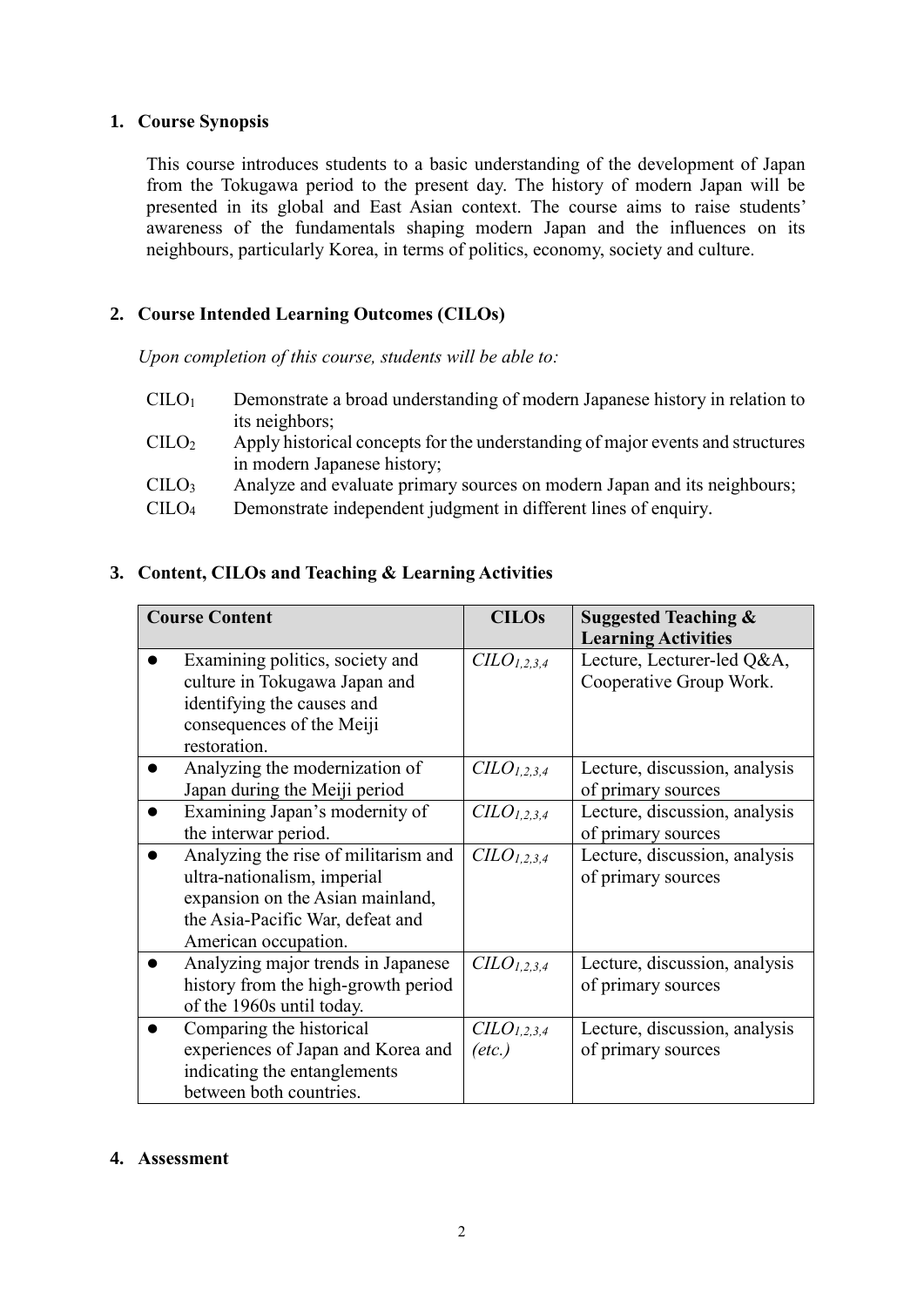|     | <b>Assessment Tasks</b>                           | Weighting | <b>CILOs</b>                      |
|-----|---------------------------------------------------|-----------|-----------------------------------|
|     |                                                   |           |                                   |
| (a) | One final essay on a designated topic to be       | 50%       | $C\ddot{L}O_{1,3,4}$              |
|     | handed in at the end of the semester (1,500       |           |                                   |
|     | words).                                           |           |                                   |
| (b) | One short individual presentation on a designated | 20%       | C <sub>L</sub> O <sub>2,3,4</sub> |
|     | topic (5 minutes).                                |           |                                   |
| (c) | Three reading response summaries (300 words)      | 30%       | CLO <sub>1,2,4</sub>              |
|     | each)                                             |           |                                   |

#### **5. Required Text(s)**

Designated reading materials will be announced in class.

#### **6. Recommended Readings**

- Cumings, B. (1997). *Korea's Place in the Sun. A Modern History*. New York/London: Norton.
- Duus, P. (Ed.) (1989). *The Cambridge History of Japan. Volume 6: The Twentieth Century*. Cambridge: Cambridge University Press.
- Gordon, A. (2013). *A Modern History of Japan: From Tokugawa Times to the Present. Third Edition*. New York, Oxford University Press.
- Hane, M. (1986). *Modern Japan: A Historical Survey*. Boulder: Westview Press.
- Hunter, J. (1989). *The Emergence of Modern Japan: an Introductory History since 1853*. London: Longman.
- Hwang, K. M. (2010). *A History of Korea: An Episodic Narrative*, Basingstoke/New York: Palgrave Macmillan.
- Jansen, M. (Ed.) (1989). *The Cambridge History of Japan. Volume 5: The Nineteenth Century*. Cambridge: Cambridge University Press.
- Saaler, S. and W. A. C. Szpilman (Eds.) (2017), *Routledge Handbook of Modern Japanese History*. London/New York, Routledge.
- Seth, M. J. (2016). *A Concise History of Modern Korea: From the Late Nineteenth Century to the Present. Second Edition*. Lanham: Rowman & Littlefield.
- Seth, M. J. (Ed.) (2016). *Routledge Handbook of Modern Korean History*. London/New York, Routledge.
- Tipton, E. K. (2016). *Modern Japan: A Social and Political History*. Abingdon/New York: Routledge.

Tsuitsui, W. M. (Ed.) (2007). *A Companion to Japanese History*. Malden: Blackwell.

Walker, B. L. (2015). *A Concise History of Japan*. Cambridge: Cambridge University Press.

Wells, K. M. (2015). *Korea: Outline of a Civilisation*. Leiden: Brill.

#### **7. Related Web Resources**

Japanese History: A Chronological Outline: [http://afe.easia.columbia.edu/timelines/japan\\_timeline.htm](http://afe.easia.columbia.edu/timelines/japan_timeline.htm) Research Guide for Modern Japanese History: